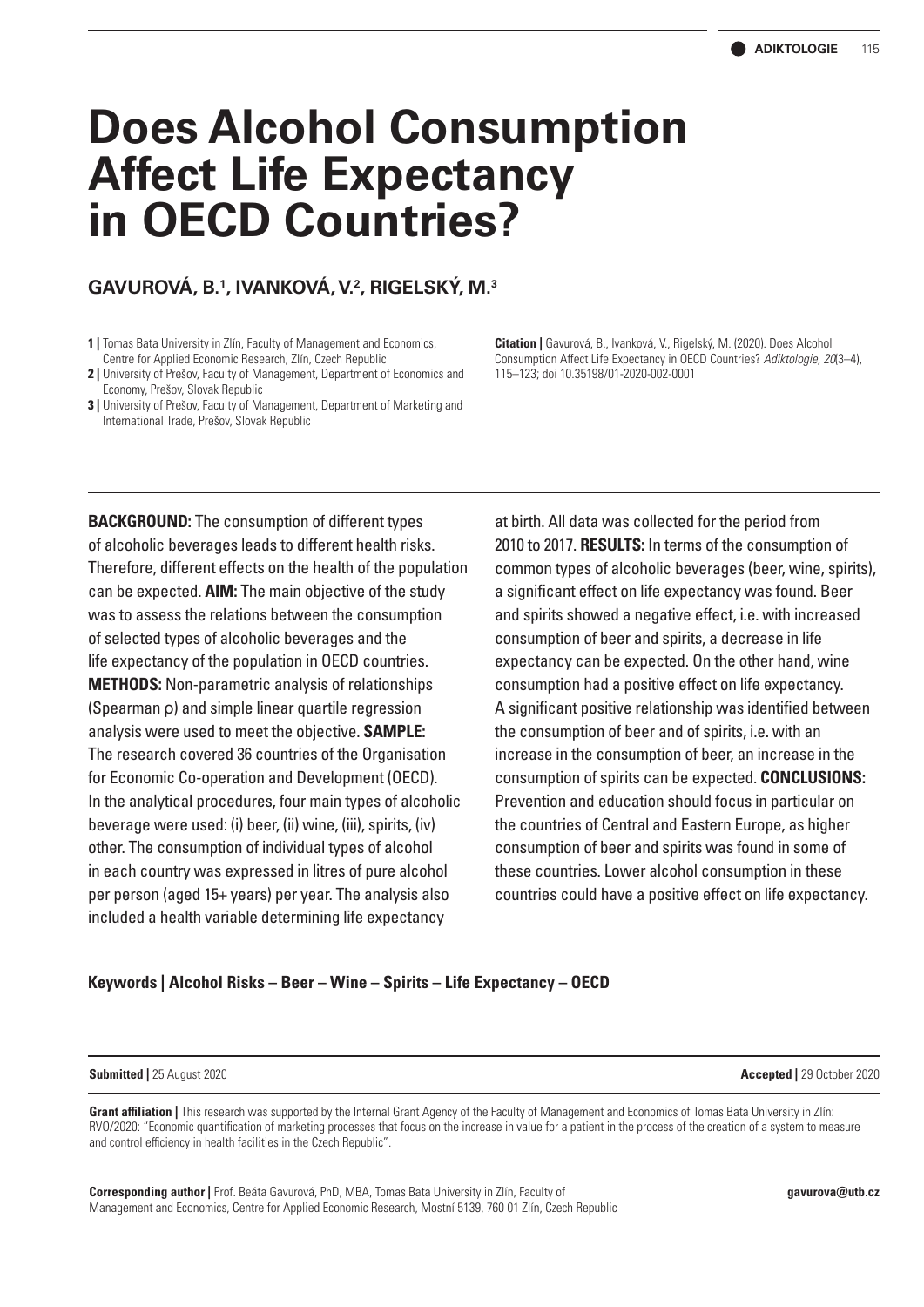## **• 1 INTRODUCTION AND THEORETICAL BACKGROUND**

Alcohol is one of the most common risk factors for harm to the health of the population, but it is part of everyday life. Alcohol consumption is a common social practice that society accepts, and therefore the issue of alcohol is overlooked in many cases, except in serious life-threatening situations (Ssebunnya et al., 2020). On the other hand, there is evidence that alcohol consumption has a negative effect on health (Kuntsche et al., 2017).

Alcohol is often an indirect cause of death, as alcohol consumption is a significant risk factor for fatal injuries, but also for serious diseases (Rehm et al., 2017). Many authors have confirmed that higher alcohol consumption causes a higher risk of cancer (Connor et al., 2017; Fedirko et al., 2011; Pelucchi et al., 2011), pneumonia (Simou et al., 2018a), liver cirrhosis (Roerecke et al., 2019), or tuberculosis (Simou et al., 2018b). There is also a risk of injury as a result of alcohol consumption, especially in women (Cherpitel et al., 2019). In terms of all-cause mortality, Stewart et al. (2017) found that heavier alcohol consumers have a higher risk of death compared to lighter alcohol consumers. The authors also highlighted that the risk of death is higher with a combination of heavy drinking and smoking. Similar findings were identified by Xu et al. (2007).

On the other hand, it is also possible to look at the issue of alcohol consumption from a mental health perspective. The findings of a study conducted by Hufford (2001) showed that excessive alcohol consumption, alcohol dependence, and negative events in life, but also comorbid psychopathology, are significant risk factors, which can be reflected in the suicidal behaviour of individuals. The author emphasized that alcohol plays an important role in this problem, as it increases mental distress and aggression, promotes suicidal thoughts, and reduces cognition (Hufford, 2001). Similar findings have been presented by many other authors, who found that alcohol is an important factor not only in suicides, but also self-harm behaviour (Amiri & Behnezhad, 2020; Melson & O'Connor, 2019; Norstrom & Rossow, 2016). Darvishi et al. (2015) emphasized that alcohol use disorders are a predictor of suicidal behaviour and suicidal deaths, and therefore alcohol consumption is a significant source of premature mortality. Sher (2006) revealed that depression, aggression, impulsivity, or comorbid substances were identified in individuals with alcohol use disorders and suicidal behaviours. On this basis, the link between alcohol consumption, psychiatric disorders (such as psychosis, mood disorders, and anxiety disorders) and suicide, which is part of alcohol-related premature mortality, should be taken into account (Pompili et al., 2010).

When the health burden of alcohol consumption is being considered, the level of risk posed by different types of alcoholic beverages and the alcohol preferences in individual countries need to be taken into account. Benedetti et al. (2009) examined the relationship between alcoholic bev-

erages and the risk of cancer, and the highest level of risk was identified in beer and spirits. On the other hand, the consumption of wine was associated with a reduced risk of venous thromboembolism (Hansen-Krone et al., 2011). Similarly, Gronbaek et al. (2000) underlined the beneficial effect of wine consumption in terms of all-cause mortality. This is consistent with the findings of Dey et al. (2014), who revealed that a preference for beer leads to a higher health risk compared to one for wine. The authors also argued that a preference for beer may be associated with an increase in the incidence of smoking or the consumption of illegal substances. In terms of spirits, Kerr et al. (2000) found that the consumption of spirits is more associated with mortality resulting from cirrhosis than is the case for beer and wine consumption.

All of the above-mentioned aspects can translate into an increase in alcohol-related mortality, and thus a reduction of life expectancy. Many authors have agreed that alcohol plays an important role in premature mortality (Leon et al., 2009; Zaridze et al., 2009). Simultaneously, alcohol consumption creates a health gap between different countries and alcohol represents a serious burden. In a study examining alcohol consumption in seven member states of the European Union (EU), Rehm et al. (2007) revealed that alcohol-related deaths are more frequent in the new EU member states (the Czech Republic, Hungary, Lithuania, and Poland) compared to the old EU member states (France, Sweden, and the United Kingdom), contributing to differences in life expectancy between these countries. At the same time, higher alcohol consumption was found in the old EU member states. According to Rehm and Probst (2018), the use of addictive substances, including alcohol, leads to the stagnation of life expectancy, and the effect was more significant in lower socio-economic groups compared to higher socio-economic groups. The negative effect of alcohol consumption on life expectancy was confirmed by Ranabhat et al. (2020); this effect was found in high-income and upper-middle-income countries, but no significant relationship was identified in low-income countries and lower-middle-income countries.

These findings confirm that alcohol consumption represents a serious health burden (Balakrishnan et al., 2009) and therefore needs to be addressed. This need is underlined by the fact that a healthy lifestyle, including lower alcohol consumption, has a positive effect on the health potential of the population, represented by life expectancy (Mehta & Myrskyla, 2017). Therefore, the idea of the present study is to examine the relations between alcohol consumption in the classification of individual alcoholic beverages and life expectancy in developed countries in order to understand the issue of alcohol and to contribute to research efforts in this area.

#### **• 2 METHODOLOGY**

On the basis of the above-mentioned findings, it can be assumed that alcohol consumption has a negative effect on life expectancy. On the other hand, the effect of individual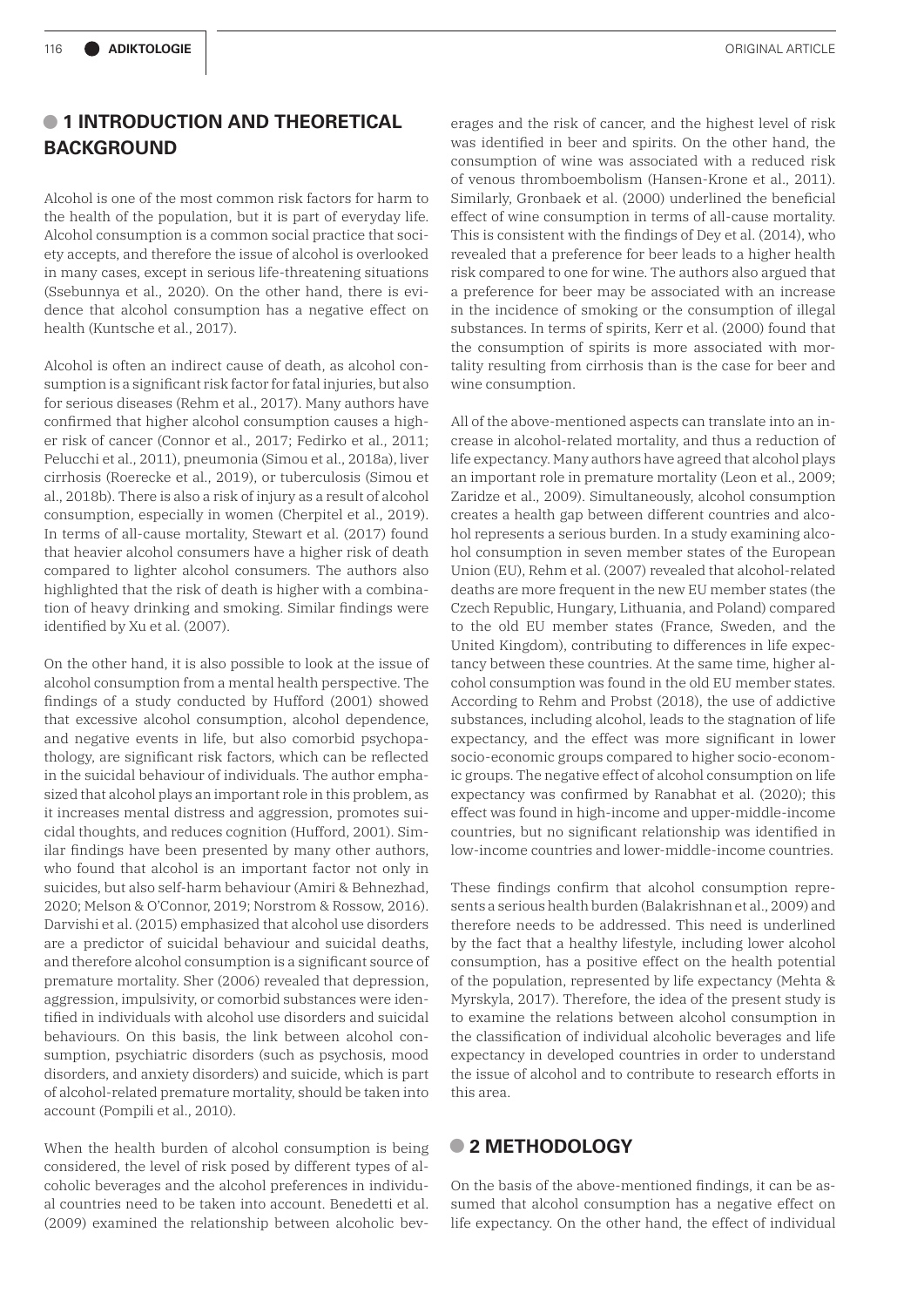types of alcoholic beverages remains unanswered. Therefore, the main objective of the research in the present study was to assess the relations between the consumption of selected types of alcoholic beverages and the life expectancy of the population in OECD countries.

The first group of data (alcohol-related variables) was collected from the World Health Organization databases – Global Health Observatory data repository (GHO, 2019) and analytical procedures included selected variables expressing alcohol consumption in litres of pure alcohol per capita (aged 15+ years) per year. Alcohol consumption was divided into four main categories of alcoholic beverages: (i) Beer – barley beer 5%; (ii) Wine – grape wine 12%, grape must 9%, vermouth 16%; (iii) Spirits – distilled spirits 40%, spirit-like 30%; (iv) Other – sorghum, millet, maize beers 5%, cider 5%, fortified wine 17% and 18%, fermented wheat and fermented rice 9%, other fermented beverages 9%. The health data of the second group included a health-related variable determining life expectancy at birth (LE), obtained from the databases of the Organisation for Economic Co-operation and Development (OECD, 2019). All data was collected for the period from 2010 to 2017 and 36 OECD countries (the number of member countries in 2019 when the data was collected) were included in the analytical procedures. The individual countries were abbreviated according to ISO 3166-1 (alpha-3): Australia – AUS, Austria – AUT, Belgium – BEL, Canada – CAN, Czech Republic – CZE, Denmark – DNK, Estonia – EST, Finland – FIN, France – FRA, Germany – DEU, Greece – GRC, Hungary – HUN, Chile – CHL, Iceland – ISL, Ireland – IRL, Israel – ISR, Italy – ITA, Japan – JPN, South Korea – KOR, Latvia – LVA, Lithuania – LTU, Luxembourg – LUX, Mexico – MEX, Netherlands – NDL, New Zealand– NZL, Norway – NOR, Poland – POL, Portugal – POR, Slovak Republic – SVK, Slovenia – SVN, Spain – ESP, Sweden – SWE, Switzerland – CHE, Turkey – TUR, United Kingdom – GBR, United States – USA.

The fulfilment of the main objective was carried out through analytical procedures, in which a descriptive analysis was used in the first step in order to point out the variables under analysis in more detail. This was followed by a relationship analysis using the Spearman correlation coefficient ρ. The last and most important part of the analytical processing included the application of regression analysis – Ordinary Least Squares quantile regression (OLS rq), which evaluated the significance of the effects of the consumption of individual types of alcoholic beverages. The effects were assessed using a quantile approach through the  $5<sup>th</sup>$ ,  $25<sup>th</sup>$ ,  $50<sup>th</sup>$ , 75<sup>th</sup>, and 95<sup>th</sup> percentiles.

### **• 3 RESULT**

The following section of this study presents the outputs of analytical procedures that meet the main objective. This section was divided into three consecutive parts. At the beginning, descriptive analysis was applied, followed by relationship analysis, and finally the regression analysis of OLS rq was used.

*Table 1* shows the outputs of the descriptive analysis and provides the basic characteristics of all the variables that were analysed for the period from 2010 to 2017. On the basis of the average values, the highest consumption can be identified in beer (mean =  $3.74$ ), followed by wine (mean =  $2.78$ ), and spirits (mean = 2.13), and the lowest consumption was found in other types of alcoholic beverages (mean = 0.59). The above-mentioned average values of the alcohol-related variables represent litres of pure alcohol per person aged 15 years and over. Thus, in OECD countries, an average of 3.74 litres of beer and 0.59 litres of other alcohol per capita (aged 15+ years) were drunk annually. At the same time, the average life expectancy at birth in OECD countries during the period under analysis was 80.17 years. It is necessary to point out the skewness and kurtosis, which showed significant deviations from the normal distribution, especially in the category of other types of alcoholic beverages.

| <b>Stat</b> | <b>Beer</b>        | Wine | <b>Spirits</b> | Other | LE      |  |
|-------------|--------------------|------|----------------|-------|---------|--|
| Mean        | 3.74               | 2.78 | 2.13           | 0.59  | 80.17   |  |
| Median      | 3.80               | 2.86 | 1.76           | 0.12  | 81.10   |  |
| Std. Dev.   | 1.44               | 1.70 | 1.40           | 1.18  | 2.68    |  |
| Min         | 0.79               | 0.07 | 0.12           | 0.00  | 73.00   |  |
| Max         | 6.93               | 7.41 | 7.47           | 6.56  | 84.20   |  |
| Skew        | 0.05               | 0.31 | 1.38<br>3.51   |       | $-1.02$ |  |
| Kurt        | $-0.56$<br>$-0.16$ |      | 2.11           | 13.84 | $-0.05$ |  |

**Table 1** Descriptive statistics of the variables examined for the period from 2010 to 2017

Note: The alcohol-related variables are expressed in litres of pure alcohol per person (aged 15+ years) per year and the health-related variable is expressed in years. Source: original processing based on OECD (2019) and GHO (2019) data

*Table 2* provides the average values of all variables for each OECD country in the period under analysis. The highest rate of beer consumption was found in the Czech Republic (mean = 6.83); on the other hand, Turkey reported the lowest beer consumption (mean = 0.85). Regarding the consumption of wine, France was the dominant country (mean  $= 7.12$ ) and Israel was the country that preferred wine the least (mean = 0.10). In terms of spirits, Estonia reported the highest consumption (mean = 6.57) and the lowest consumption was observed in Mexico (mean = 0.20). Focusing on the consumption of other types of alcoholic beverages, South Korea was the dominant country among OECD countries (mean = 6.38); on the other hand, very low average consumption of other alcoholic beverages was found in several countries, such as Poland, Hungary, the Czech Republic, the United States, Chile, Luxembourg, Germany, Austria, the Netherlands, Iceland, Slovenia, Italy, and Turkey. In terms of the health-related variable, the highest life expectancy was identified in Japan (mean = 83.51) and the lowest value was found in Latvia (74.14). On the basis of these findings, the differences in alcohol consumption and alcohol preferences between OECD countries can be considered. These differences could be due to several aspects, such as culture, traditions, lifestyle, social habits, geographic location, and more. It is also possible to see that the average life expectancy in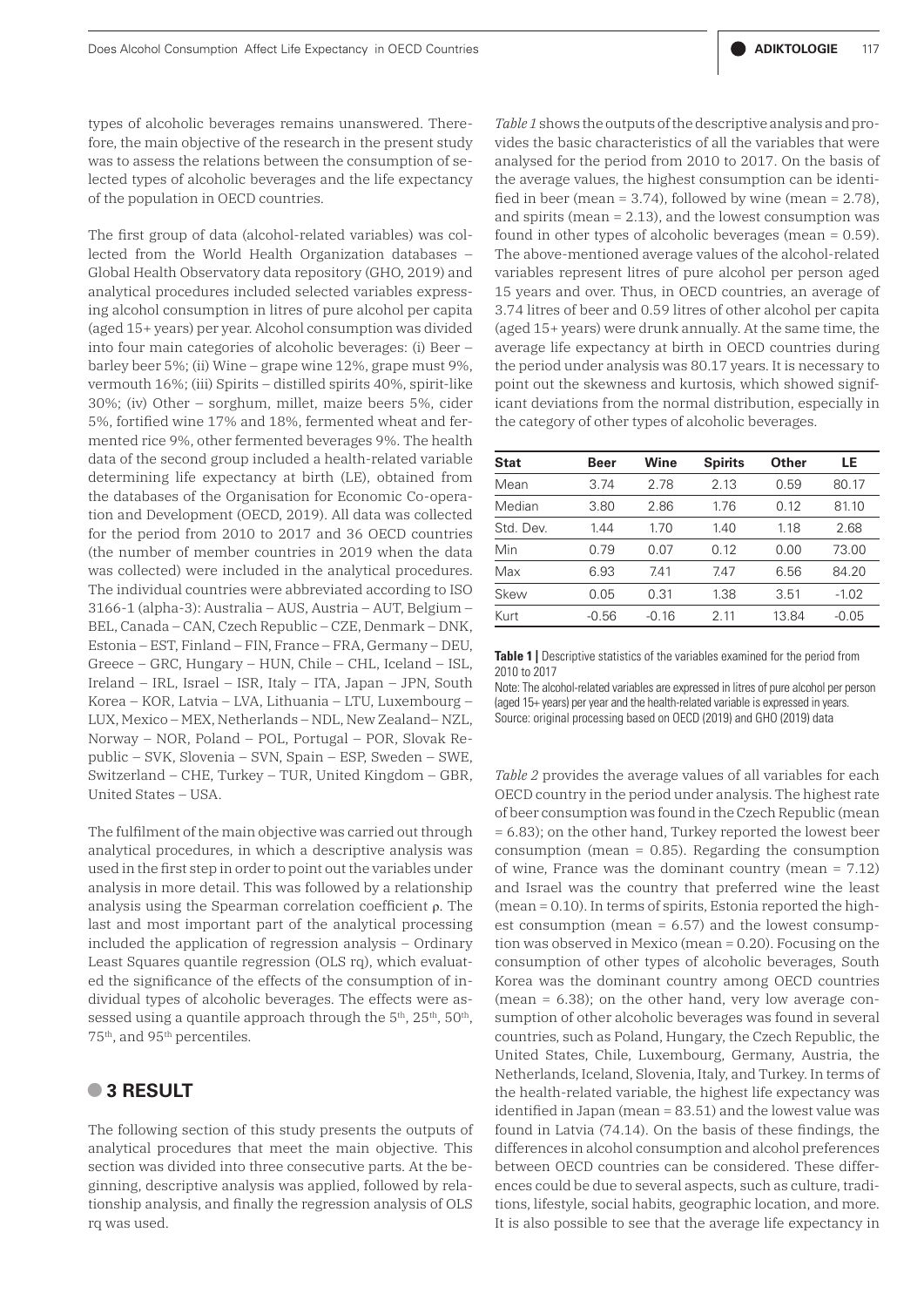the countries that were analysed displayed a difference of almost more than nine years between the country with the highest value and the country with the lowest value. This is certainly a considerable difference, which can be assessed negatively, as the OECD includes developed countries, which should not create such a large gap in key attributes.

| ID         | <b>Beer</b> | Wine | <b>Spirits</b> | Other | LE    |  |
|------------|-------------|------|----------------|-------|-------|--|
| AUS        | 4.04        | 3.79 | 1.27           | 0.87  | 82.26 |  |
| AUT        | 6.15        | 3.94 | 1.78           | 0.00  | 81.29 |  |
| BEL        | 4.69        | 3.74 | 1.40           | 0.25  | 80.98 |  |
| CAN        | 3.86        | 2.00 | 2.08           | 0.25  | 81.66 |  |
| <b>CHE</b> | 3.14        | 4.61 | 1.79           | 0.12  | 83.09 |  |
| CHL        | 2.66        | 2.66 | 2.38           | 0.00  | 79.24 |  |
| CZE        | 6.83        | 2.72 | 3.19           | 0.00  | 78.50 |  |
| DEU        | 5.90        | 3.16 | 2.08           | 0.00  | 80.79 |  |
| <b>DNK</b> | 3.59        | 4.42 | 1.57           | 0.08  | 80.43 |  |
| <b>EST</b> | 5.60        | 2.05 | 6.57           | 1.90  | 77.13 |  |
| <b>FIN</b> | 4.26        | 1.82 | 1.29           | 1.63  | 81.09 |  |
| <b>FRA</b> | 2.15        | 7.12 | 2.51           | 0.22  | 82.36 |  |
| <b>GBR</b> | 3.45        | 3.33 | 2.13           | 0.77  | 81.08 |  |
| GRC        | 2.06        | 3.44 | 1.50           | 0.09  | 81.14 |  |
| <b>HUN</b> | 3.94        | 3.29 | 3.75           | 0.00  | 75.54 |  |
| <b>IRL</b> | 5.17        | 2.86 | 2.11           | 0.86  | 81.30 |  |
| <b>ISL</b> | 3.96        | 2.01 | 1.18           | 0.00  | 82.49 |  |
| <b>ISR</b> | 1.50        | 0.10 | 1.15           | 0.05  | 82.09 |  |
| ITA        | 1.74        | 4.69 | 0.78           | 0.00  | 82.70 |  |
| JPN        | 1.35        | 0.25 | 2.59           | 2.65  | 83.51 |  |
| <b>KOR</b> | 1.99        | 0.15 | 0.36           | 6.38  | 81.51 |  |
| LTU        | 5.34        | 1.24 | 5.45           | 1.98  | 74.34 |  |
| LUX        | 4.03        | 5.14 | 2.30           | 0.00  | 81.86 |  |
| <b>LVA</b> | 4.82        | 1.19 | 4.08           | 0.64  | 74.14 |  |
| <b>MEX</b> | 3.52        | 0.19 | 0.20           | 0.14  | 74.71 |  |
| <b>NDL</b> | 4.19        | 3.01 | 1.43           | 0.00  | 81.46 |  |
| <b>NOR</b> | 2.70        | 2.26 | 1.09           | 0.15  | 81.96 |  |
| <b>NZL</b> | 3.44        | 3.04 | 1.49           | 1.17  | 81.40 |  |
| POL        | 5.71        | 0.88 | 3.81           | 0.00  | 77.31 |  |
| <b>POR</b> | 2.66        | 5.93 | 1.38           | 0.37  | 80.88 |  |
| <b>SPN</b> | 4.06        | 2.63 | 2.37           | 0.17  | 82.96 |  |
| <b>SVK</b> | 3.42        | 2.32 | 4.29           | 0.44  | 76.58 |  |
| <b>SVN</b> | 4.84        | 4.85 | 0.87           | 0.00  | 80.63 |  |
| <b>SWE</b> | 2.65        | 3.43 | 1.03           | 0.12  | 82.10 |  |
| TUR        | 0.85        | 0.14 | 0.50           | 0.00  | 76.70 |  |
| <b>USA</b> | 4.18        | 1.58 | 3.01           | 0.00  | 78.73 |  |

**Table 2** | Mean of selected variables in individual OECD countries for the period from 2010 to 2017

Note: In each column, the darker background represents higher (more negative) values for the alcohol-related variables and higher (more positive) values for the health-related variable. The alcohol-related variables are expressed in litres of pure alcohol per person (aged 15+ years) per year and the health-related variable is expressed in years.

Source: original processing based on OECD (2019) and GHO (2019) data

*Table 3* points out the relationships between the variables that were analysed. As regards the relationship between alcohol consumption and life expectancy, the outputs in this correlation matrix show that life expectancy appears to be significantly associated with beer consumption, wine consumption, and the consumption of spirits. In the case of other alcoholic beverages, no significant relationship could be confirmed. The consumption of beer and spirits shows negative coefficients of relationships with life expectancy (Beer:  $\rho$  = -0.393; Spirits:  $\rho$  = -0.357), which can be interpreted as meaning that lower life expectancy may be associated with increased consumption of these types of alcoholic beverages. The opposite situation occurred in the relationship between wine consumption and life expectancy ( $\rho = 0.309$ ); in this case a positive coefficient can be seen. With a focus on the relationships between individual types of alcoholic beverages, significant relationships can be found between beer and spirits ( $\rho = 0.452$ ), between beer and other alcoholic beverages ( $\rho$  = -0.121), and between wine and other alcoholic beverages ( $\rho$  = -0.213). A positive coefficient indicates that increased consumption of one type of alcoholic beverage may be associated with increased consumption of another type of alcoholic beverage. Conversely, a negative coefficient indicates that increased consumption of one type of alcoholic beverage may be associated with decreased consumption of another type of alcoholic beverage, and vice versa.

| ρ       | LE      | <b>Beer</b> | Wine    | <b>Spirits</b> | Other    |  |
|---------|---------|-------------|---------|----------------|----------|--|
| ΙF      |         | $-0.393$    | 0.309   | $-0.357$       | 0.076    |  |
| Beer    | < 0.001 | 0.047       |         | 0.452          | $-0.121$ |  |
| Wine    | < 0.001 | 0.423       |         | $-0.055$       | $-0.213$ |  |
| Spirits | < 0.001 | < 0.001     | 0.354   |                | 0.109    |  |
| Other   | 0.202   | 0.040       | < 0.001 | 0.065          |          |  |

**Table 3** | Analysis of the relationships between the variables that were examined for the period from 2010 to 2017

Note: The highlighted cells in the table indicate the p-value and the strong significance of the relationship can be confirmed if its value is less than 0.001. Source: original processing based on OECD (2019) and GHO (2019) data

Finally, *Table 4* presents the output of the OLS rq application, in which the indicator of life expectancy was included as a dependent variable, and the consumption of individual types of alcoholic beverages (beer, wine, spirits, other) represents independent variables. It is necessary to emphasize the application of simple models; therefore, one independent variable was always used, according to which the applied regression models (QR Model) are named. The individual models were applied in five categories – in the  $5<sup>th</sup>$ ,  $25<sup>th</sup>$ ,  $50<sup>th</sup>$ ,  $75<sup>th</sup>$ , and  $95<sup>th</sup>$  percentiles ( $\tau$  – tau) of life expectancy as a dependent variable. With a focus on the consumption of beer, a significant effect on life expectancy can be considered in all the categories of  $\tau$  that were analysed. In the case of  $\tau$  being equal to 0.05, it is possible to see a tight limit value (p-value = 0.049). The regression coefficient  $(\beta)$  is negative in all cases, indicating an inverse effect. The effect of wine consumption appears to be significant in the case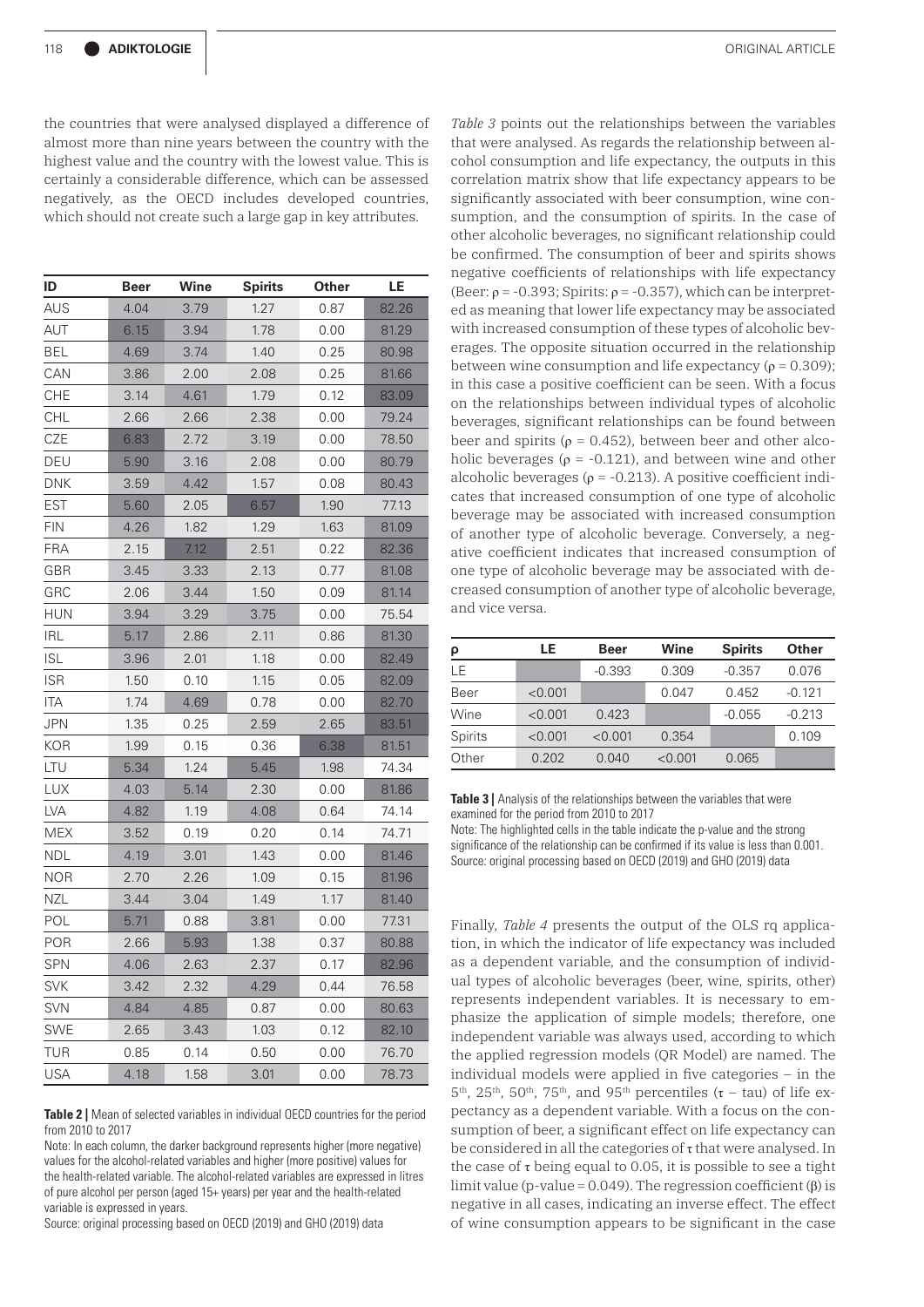| QR<br>Model | т                | 0.05    |         | 0.25           |         | 0.5     |         | 0.75    |         | 0.95    |         |
|-------------|------------------|---------|---------|----------------|---------|---------|---------|---------|---------|---------|---------|
|             | <b>Parameter</b> | α       | β       | $\pmb{\alpha}$ | β       | α       | β       | α       | β       | α       | β       |
| Beer        | Coefficient      | 76.02   | $-0.36$ | 82.78          | $-0.95$ | 83.00   | $-0.52$ | 83.53   | $-0.43$ | 84.77   | $-0.49$ |
|             | Sig.             | < 0.001 | 0.049   | < 0.001        | 0.001   | < 0.001 | < 0.001 | < 0.001 | < 0.001 | < 0.001 | < 0.001 |
|             | 95% CI LB        | 74.58   | $-0.72$ | 80.48          | $-1.52$ | 82.17   | $-0.73$ | 83.04   | $-0.55$ | 84.03   | $-0.68$ |
|             | 95% CI UB        | 77.45   | 0.00    | 85.08          | $-0.37$ | 83.82   | $-0.32$ | 84.02   | $-0.31$ | 85.51   | $-0.31$ |
| Wine        | Coefficient      | 72.21   | 1.32    | 75.51          | 0.99    | 79.86   | 0.36    | 81.76   | 0.09    | 83.37   | $-0.08$ |
|             | Sig.             | < 0.001 | < 0.001 | < 0.001        | < 0.001 | < 0.001 | 0.001   | < 0.001 | 0.154   | < 0.001 | 0.344   |
|             | 95% CI LB        | 71.22   | 1.01    | 74.53          | 0.69    | 79.18   | 0.15    | 81.35   | $-0.03$ | 82.82   | $-0.25$ |
|             | 95% CI UB        | 73.21   | 1.62    | 76.49          | 1.29    | 80.54   | 0.57    | 82.16   | 0.22    | 83.92   | 0.09    |
| Spirits     | Coefficient      | 74.84   | $-0.15$ | 82.74          | $-1.48$ | 83.55   | $-1.48$ | 83.30   | $-0.87$ | 83.20   | 0.00    |
|             | Sig.             | < 0.001 | 0.415   | < 0.001        | < 0.001 | < 0.001 | < 0.001 | < 0.001 | < 0.001 | < 0.001 | 1.000   |
|             | 95% CI LB        | 73.92   | $-0.51$ | 82.10          | $-1.74$ | 83.25   | $-1.60$ | 82.86   | $-1.05$ | 82.58   | $-0.24$ |
|             | 95% CI UB        | 75.75   | 0.21    | 83.39          | $-1.23$ | 83.84   | $-1.37$ | 83.74   | $-0.70$ | 83.82   | 0.24    |
| Other       | Coefficient      | 74.64   | $-0.29$ | 78.70          | 0.23    | 81.10   | 0.05    | 82.00   | 0.06    | 82.96   | 0.36    |
|             | Sig.             | < 0.001 | 0.095   | < 0.001        | 0.552   | < 0.001 | 0.744   | < 0.001 | 0.474   | < 0.001 | < 0.001 |
|             | 95% CI LB        | 74.19   | $-0.63$ | 77.69          | $-0.53$ | 80.71   | $-0.25$ | 81.77   | $-0.11$ | 82.70   | 0.16    |
|             | 95% CI UB        | 75.09   | 0.05    | 79.71          | 1.00    | 81.49   | 0.34    | 82.23   | 0.24    | 83.21   | 0.55    |

**Table 4 |** Quantile regression analysis of the variables that were examined for the period from 2010 to 2017 Source: original processing based on OECD (2019) and GHO (2019) data

of a lower life expectancy  $(\tau = 0.05, 0.25, 0.50)$ . In the cases of a higher life expectancy ( $\tau$  = 0.75, 0.95), it is not possible to confirm a significant effect of wine consumption on life expectancy. In all significant cases, a positive coefficient (β) can be seen; therefore, a positive effect can be considered. Regarding the consumption of spirits, a significant effect on life expectancy can be found if  $\tau$  = 0.25-0.75. The regression coefficient (β) is negative in all significant cases, indicating an inverse effect, as in the case of beer consumption. Focusing on the consumption of other types of alcoholic beverages, a significant effect on life expectancy can be seen only in the category of  $\tau$  = 0.95, which represents the category with the highest life expectancy. In this case, a positive effect is evident ( $\beta$  = 0.36).

*Figure 1* visualizes the effects found in *Table 4*. The highest level of emphasis can be attributed to those categories in which  $\tau$  (tau) is in the range from 0.25 to 0.75. Thus, other alcoholic beverages cannot be considered as a type of alcohol with a significant effect compared to beer and spirits, which have a negative coefficient. A positive significant effect on life expectancy can be attributed to wine consumption.

#### **• 4 DISCUSSION**

The main objective of the study was to assess the relations between the consumption of selected types of alcoholic beverages and the life expectancy of the population in OECD countries. This objective was fulfilled through several analytical procedures. In the first step, descriptive analysis was used, which pointed to the level of life expectancy and alcohol consumption in OECD countries as a whole, but also in the individual countries that were analysed.

The description of the variables that were included in the analyses was very important for the overall understanding of the issue under examination. In OECD countries, an average of 3.74 litres of beer, 2.78 litres of wine, 2.13 litres of spirits, and 0.59 litres of other alcoholic beverages per person (aged 15+ years) were drunk annually. Thus, the highest rate of alcohol consumption was found for beer and the lowest consumption was identified in the case of other types of alcoholic beverages. At this point, it should be noted that beer consumption appears to be the riskiest from a health point of view (Benedetti et al., 2009; Dey et al., 2014). In terms of individual countries, it can be concluded that alcohol consumption was more frequent in the countries of Central and Eastern Europe, where beer and spirits were preferred. This finding is consistent with the results of a study conducted by Rehm et al. (2007), who examined the level of alcohol consumption in seven EU countries. These authors revealed that alcohol-related deaths were more frequent in the Czech Republic, Hungary, Lithuania, and Poland than in the United Kingdom, France, and Sweden. In the present study, these disadvantaged countries also showed a lower life expectancy. The level of alcohol consumption and the preferences for alcoholic beverages can play an important role in these differences (Trias-Llimos et al., 2018). The level of alcohol consumption, as well as the preferences for individual types of alcoholic beverages, can be explained by culture, religion, history, geographical location, or social habits. These aspects can affect the level of acceptability of alcohol in society, which can be seen when one compares Turkey and the Czech Republic or Estonia. The structure and the preferences for alcohol are determined mainly by the history and geographical location of the country, which can be seen in the case of France.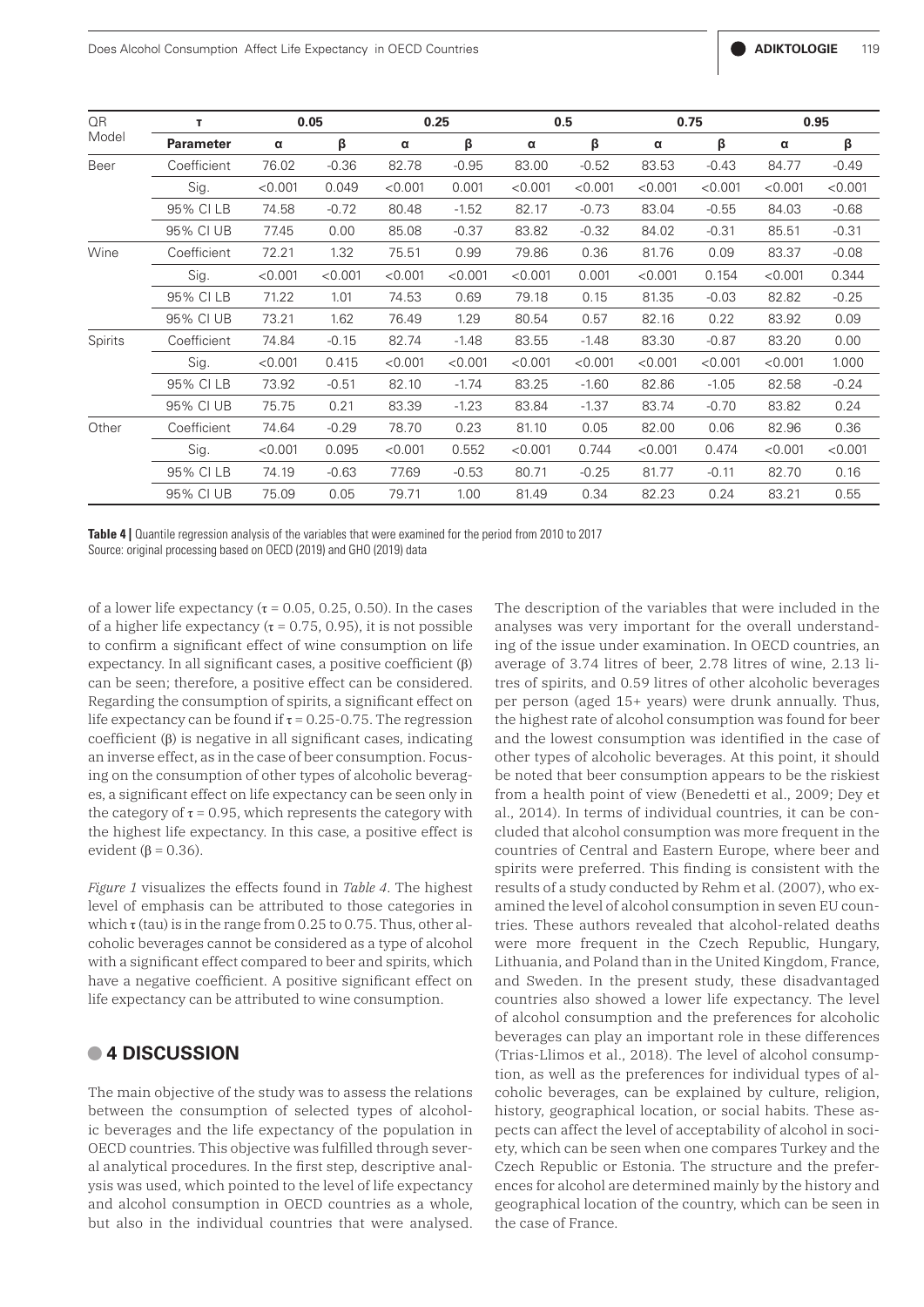

**Figure 1 | Visualization of effects** Source: original processing based on OECD (2019) and GHO (2019) data

After the level and the preferences regarding alcohol consumption in OECD countries had been identified, the analysis of the relationships between the consumption of individual types of alcoholic beverages and the life expectancy of the population was applied. This analysis pointed to the associations between the health-related variable and the individual alcohol-related variables, as well as between the alcohol-related variables themselves. The outputs of this analysis showed that a decrease in life expectancy can be associated with an increase in the consumption of beer and spirits. In the case of wine consumption, the rate of association was lower, but it was positive. Therefore, increased life expectancy may be associated with increased wine consumption. On the basis of the above-mentioned findings, the preference for wine can be assessed more positively than the preference for beer and spirits. The relationship analysis also pointed to the fact that there is a significant positive relationship between the consumption of beer and that of spirits. Therefore, it can be concluded that with an increase in the consumption of beer, an increase in the consumption of spirits can be expected.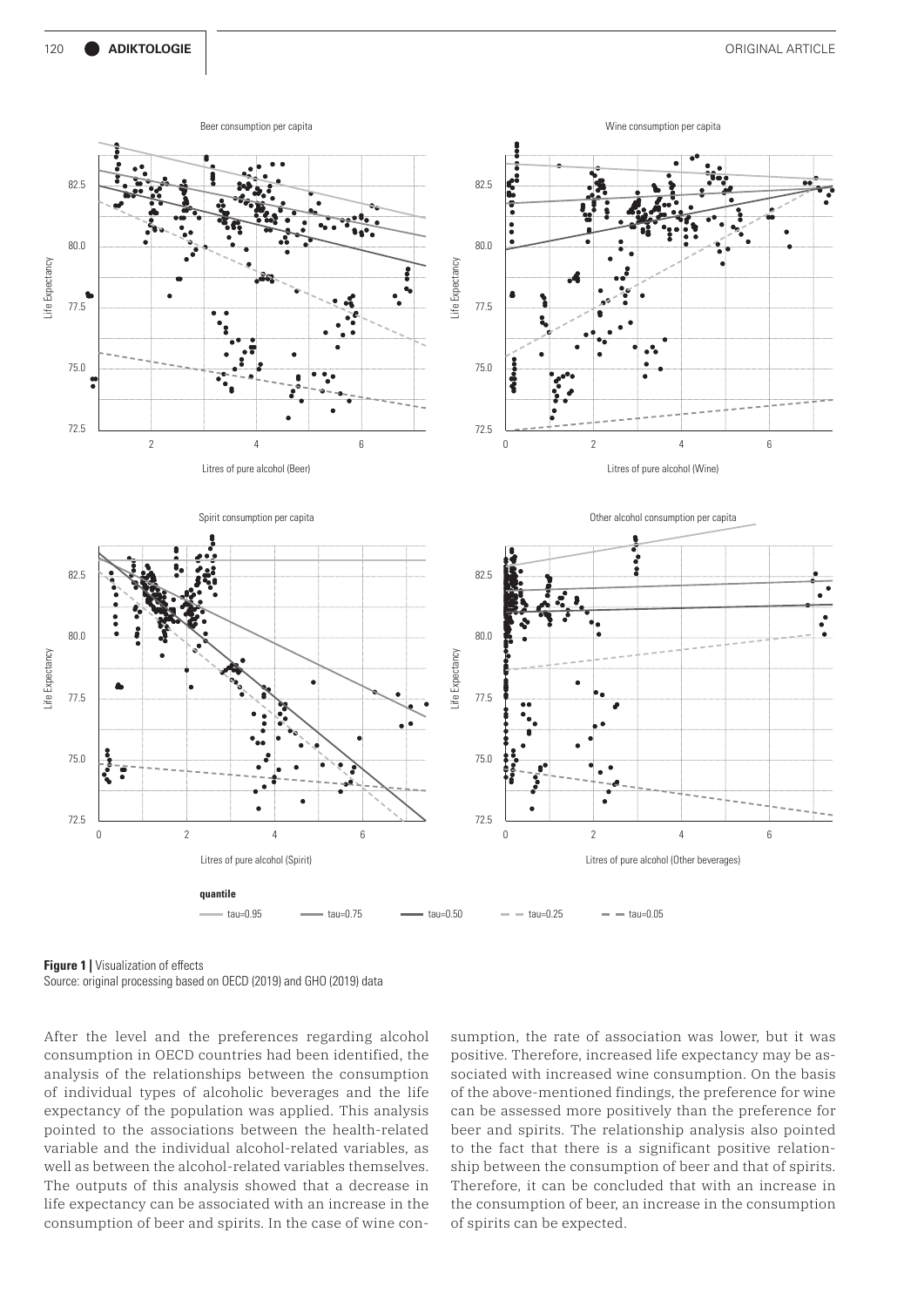The application of regression analysis pointed to the statistical significance of the effects of the consumption of individual types of alcoholic beverages on life expectancy divided into the categories of the 5<sup>th</sup>, 25<sup>th</sup>, 50<sup>th</sup>, 75<sup>th</sup>, and 95<sup>th</sup> percentiles. In determining the effect of beer consumption on life expectancy, it can be concluded that all the categories that were evaluated were significant (this statement should be taken with caution for the category with the lowest life expectancy, in which the significance was demonstrated very closely). All significant cases show a negative coefficient, which means the inverse effect of beer consumption on life expectancy, i.e. with increased beer consumption, a decrease in life expectancy can be expected. This is in line with the findings revealed by Benedetti et al. (2009) or Dey et al. (2014), who emphasized that consumers with a preference for beer face a higher health risk, and thus beer consumption is harmful to health. When the effect of wine consumption is assessed, the positive effect can be confirmed in several cases. Thus, an increase in wine consumption can lead to an increase in life expectancy – this can be confirmed in the case of countries with a lower-to-medium life expectancy. This is consistent with the findings of Hansen-Krone et al. (2011) or Gronbaek (2000), who argued that wine consumption could be beneficial to health. The effect of the consumption of spirits was found in the three analysed categories of life expectancy (25<sup>th</sup>, 50<sup>th</sup> and 75<sup>th</sup> percentiles), with the exception of the categories with the highest and the lowest life expectancy (5<sup>th</sup> and 95<sup>th</sup> percentiles). The regression coefficient was negative in all significant cases, indicating an inverse effect, i.e. increased consumption of spirits can lead to a decrease in life expectancy. At this point, it is necessary to mention the findings of Benedetti et al. (2009), who highlighted that the consumption of spirits leads to health risks. Kerr et al. (2000) also confirmed the association between the consumption of spirits and mortality resulting from cirrhosis. In the case of the consumption of other types of alcoholic beverages, it is not possible to confirm significant effects in four out of five cases. The only significant effect and, simultaneously, a positive effect was found in the category with the highest life expectancy. In interpreting these assumptions, it is appropriate to place the greatest emphasis on the three middle categories, i.e. the 25th, 50th, and 75th percentiles. Overall, the outputs of this study confirmed the fact that alcohol consumption has a negative effect on life expectancy, consistently with the findings of Rehm and Probst (2018) and Ranabhat et al. (2020).

#### **• 5 CONCLUSION**

In general, alcohol consumption appears to be a serious health problem threatening the population (Balakrishnan et al., 2009). Nevertheless, alcohol is very popular and accepted in the world and it can be said that this problem is overlooked in many communities. On the other hand, the negative effects of alcohol are well known (Connor et al., 2017; Rehm et al., 2017; Roerecke et al., 2019; Simou et al., 2018a, 2018b; Stewart et al., 2017). Simultaneously, it can be concluded that alcohol plays an important role in

premature mortality (Leon et al., 2009; Rehm et al., 2007; Zaridze et al., 2009), which can also be reflected in life expectancy. All these facts underline the importance of the issue of alcohol consumption and support the efforts to examine the relations between alcohol consumption and health potential. Therefore, this study contributes to the understanding of these relations in terms of alcohol consumption and life expectancy.

Accordingly, the main objective of the research in the present study was to assess the relations between the consumption of selected types of alcoholic beverages and the life expectancy of the population in OECD countries. This objective was achieved by descriptive analysis, relationship analysis, and regression analysis, which formed a set of subsequent analytical procedures. This analytical processing provided a comprehensive picture of the issue under examination, emphasizing the current situation in the consumption of individual alcoholic beverages in OECD countries, as well as the effects of alcohol consumption on life expectancy. As a result, this study confirmed the fact that alcohol consumption has a negative effect on life expectancy. With a focus on individual alcoholic beverages, a positive effect of wine consumption can be found in countries with a low life expectancy. On the other hand, the consumption of beer and spirits appears to be a risk factor for health. It can be concluded that a decrease in life expectancy may be related to increased consumption of beer and spirits among the population.

On the basis of these findings, it is possible to emphasize the need for prevention and education in the area of alcohol consumption (Allamani, 2012). In the context of the health potential of the population, providing assistance to alcohol addicts and mentally ill individuals can be one of many effective ways. Mental health programmes must take into account drinking habits, as alcohol consumption plays an important role in suicidal behaviour, which contributes to an increase in premature mortality and a reduction of life expectancy. Society as a whole should pay attention to alcohol prevention programmes that promote healthy behaviour. The efforts of prevention and education organizations should focus in particular on consumers of beer and spirits, as these types of alcohol are high-risk and frequent. The consumption of these types of alcoholic beverages seems to be problematic (excessive) in most countries of Eastern and Central Europe. Public policies can also be very powerful and effective through high prices, taxes, and a ban on alcohol promotion. In any case, policy makers need to address this issue in order to improve the health potential of the population and intervention strategies are necessary to control alcohol consumption.

The limitations of the study are represented by the fact that the data also includes the consumption of alcoholic beverages by people other than citizens of the country in question (tourism, migration); therefore, the outputs could be affected, but this effect cannot be expected to be significant. Many aspects that affect life expectancy, for example, cultural, religious, historical, and socio-economic factors, can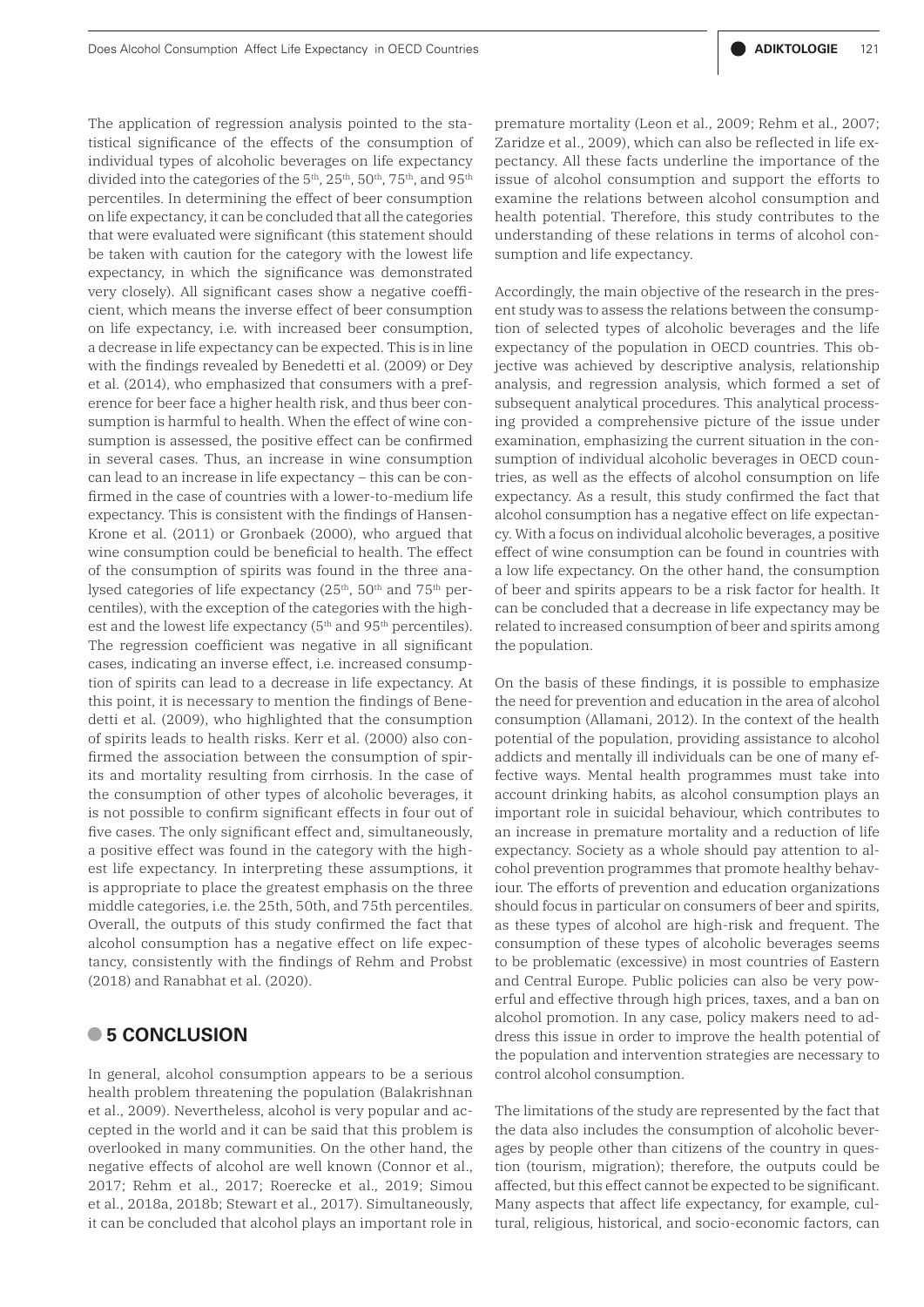be considered. These aspects can be linked not only to life expectancy, but also to attitudes to, and acceptance of, alcohol consumption. Other limitations include the fact that this research does not take into account the gender classification in terms of alcohol consumption, as well as in terms of life expectancy in OECD countries. On this basis, it can be assumed that the effects that are analysed may differ between women and men. Last but not least, a certain limitation is that the research focuses on the issue from a pointof-time perspective, which necessarily changes over time. These facts will encourage research activities in this area in the future.

Further research will focus on examining the relations between alcohol consumption in the classification of individual alcoholic beverages and other health indicators. The future research will also include variables (cultural, socio-economic) that may affect the relations that are analysed. The gender characteristics of the population will also be taken into account.

**Authors' contribution:** Conceptualisation: Beáta Gavurová; Data curation: Martin Rigelský; Methodology: Martin Rigelský; Formal analysis: Martin Rigelský; Results: Viera Ivanková; Visualisation: Beáta Gavurová and Viera Ivanková; Final edition: Beáta Gavurová, Martin Rigelský and Viera Ivanková. All authors have read and agreed to the published version of the manuscript. **Declaration of interest:** Authors declare that they do not have any competing financial, professional, or personal interests from other parties.

#### **REFERENCES**

Allamani, A. (2012). Alcohol consumption policies and the prevention of alcohol consumption-related problems: needs, duties, and responsibilities. *Substance Use & Misuse*, *47*(12), 1252–1259. http://doi.org/10.3109/10826084.2012.716483

Amiri, S., & Behnezhad, S. (2020). Alcohol use and risk of suicide: a systematic review and meta-analysis. *Journal of Addictive Diseases*, *38*(2), 200–213. http://doi.org/10.1080/10550887.2020.1736757

Balakrishnan, R., Allender, S., Scarborough, P., Webster, P., & Rayner, M. (2009). The burden of alcohol-related ill health in the United Kingdom. *Journal of Public Health*, *31*(3), 366–373. http://doi.org/10.1093/pubmed/fdp051

Benedetti, A., Parent, M. E., & Siemiatycki, J. (2009). Lifetime consumption of alcoholic beverages and risk of 13 types of cancer in men: Results from a case-control study in Montreal. *Cancer Detection and Prevention*, *32*(5–6), 352–362. http://doi.org/10.1016/j.canep.2009.03.001

Cherpitel, C. J., Ye, Y., & Monteiro, M. G. (2019). Dose-response relative risk of injury from acute alcohol consumption in 22 countries: are women at higher risk than men? *Alcohol and Alcoholism*, *54*(4), 396–401. http://doi.org/10.1093/alcalc/agz018

Connor, J., Kydd, R., Maclennan, B., Shield, K., & Rehm, J. (2017). Alcoholattributable cancer deaths under 80 years of age in New Zealand. *Drug and Alcohol Review*, *36*(3), 415–423. http://doi.org/10.1111/dar.12443

Darvishi, N., Farhadi, M., Haghtalab, T., & Poorolajal, J. (2015). Alcohol-related risk of suicidal ideation, suicide attempt, and completed suicide: a metaanalysis. *Plos One*, *10*(5), e0126870. http://doi.org/10.1371/journal.pone.0126870

Dey, M., Gmel, G., Studer, J., Dermota, P., & Mohler-Kuo, M. (2014). Beverage preferences and associated drinking patterns, consequences and other substance use behaviours. *European Journal of Public Health*, *24*(3), 496–501. http://doi.org/10.1093/eurpub/ckt109

Fedirko, V., Tramacere, I., Bagnardi, V., Rota, M., Scotti, L., Islami, F., Negri, E., Straif, K., Romieu, I., La Vecchia, C., Boffetta, P., & Jenab, M. (2011). Alcohol drinking and colorectal cancer risk: an overall and dose-response meta-analysis of published studies. *Annals of Oncology*, *22*(9), 1958–1972. http://doi.org/10.1093/annonc/mdq653

GHO. (2019). *World Health Organization databases – Global Health Observatory data repository*. Available at: https://www.who.int/gho/database/en/

Gronbaek, M., Becker, U., Johansen, D., Gottschau, A., Schnohr, P., Hein, H. O., Jensen, G., & Sorensen, T. I. A. (2000). Type of alcohol consumed and mortality from all causes, coronary heart disease, and cancer. *Annals of Internal Medicine*, *133*(6), 411–419. http://doi.org/10.7326/0003-4819-133-6-200009190-00008

Hansen-Krone, I. J., Braekkan, S. K., Enga, K. F., Wilsgaard, T., & Hansen, J. B. (2011). Alcohol consumption, types of alcoholic beverages and risk of venous thromboembolism – the Tromsø study. *Thrombosis and Haemostasis*, *106*(2), 272–278. http://doi.org/10.1160/TH11-01-0043

Hufford, M. R. (2001). Alcohol and suicidal behavior. *Clinical Psychology Review*, *21*(5), 797–811. http://doi.org/10.1016/S0272-7358(00)00070-2

Kerr, W. C., Fillmore, K. M., & Marvy, P. (2000). Beverage-specific alcohol consumption and cirrhosis mortality in a group of English-speaking beer-drinking countries. *Addiction*, *95*(3), 339–346. http://doi.org/10.1046/j.1360-0443.2000.9533394.x

Kuntsche, E., Kuntsche, S., Thrul, J., & Gmel, G. (2017). Binge drinking: health impact, prevalence, correlates and interventions. *Psychology & Health*, *32*(8), 976–1017. http://doi.org/10.1080/08870446.2017.1325889

Leon, D. A., Shkolnikov, V. M., & McKee, M. (2009). Alcohol and Russian mortality: a continuing crisis. *Addiction*, *104*(10), 1630–1636. http://doi.org/10.1111/j.1360-0443.2009.02655.x

Mehta, N., & Myrskyla, M. (2017). The population health benefits of a healthy lifestyle: life expectancy increased and onset of disability delayed. *Health Affairs*, *36*(8), 1495–1502. http://doi.org/10.1377/hlthaff.2016.1569

Melson, A. J., & O'Connor, R. C. (2019). Differentiating adults who think about self-harm from those who engage in self-harm: the role of volitional alcohol factors. *BMC Psychiatry*, *19*(1), 319. http://doi.org/10.1186/s12888-019-2292-3

Norstrom, T., & Rossow, I. (2016). Alcohol consumption as a risk factor for suicidal behavior: a systematic review of associations at the individual and at the population level. *Archives of Suicide Research*, *20*(4), 489–506. http://doi.org/10.1080/13811118.2016.1158678

OECD. (2019). *Organisation for Economic Co-operation and Development – Health Status: Life expectancy*. Available at: https://stats.oecd.org/

Pelucchi, C., Tramacere, I., Boffetta, P., Negri, E., & La Vecchia, C. (2011). Alcohol consumption and cancer risk. *Nutrition and Cancer-An International Journal*, *63*(7), 983–990. http://doi.org/10.1080/01635581.2011.596642